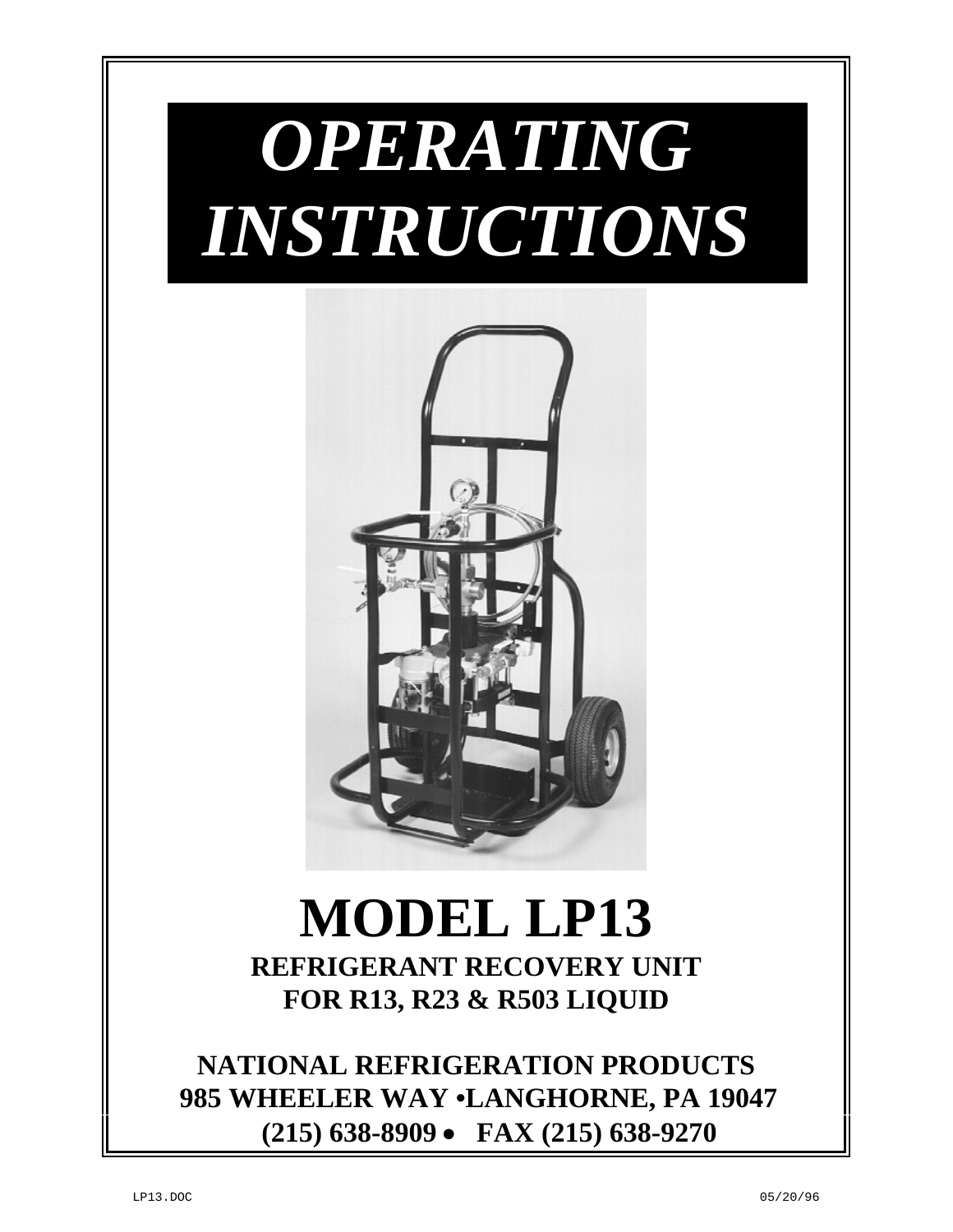## **OPERATING INSTRUCTIONS NRP MODEL LP13**

### Large Capacity Refrigerant Liquid Recovery Unit for R13, R23 & R503

For safety reasons it is very important to fill all cylinders by weight in accordance with the supplied cylinder's instructions and ARI guidelines.

- \* ALWAYS USE NRP RETURNABLE CYLINDERS MODEL NC23 OR OTHER CYLINDERS APPROVED FOR RECOVERY AND RATED AT 2000 PSI OR ABOVE.
- \* DO NOT OVERFILL CYLINDERS. Cylinders should be filled to a maximum of 80% capacity. Use a scale to weigh cylinders.
- \* DO NOT MIX DIFFERENT REFRIGERANTS IN A CYLINDER. Mixtures can not be separated.
- \* ALWAYS WEAR RUBBER GLOVES AND SAFETY GOGGLES WHEN TRANSFERRING REFRIGERANT.
- \* BEFORE FILLING AN EMPTY CYLINDER, ALWAYS EVACUATE THE CYLINDER TO AT LEAST 1000 MICRONS TO REMOVE AIR AND NON-CONDENSABLES. NON-CONDENSABLES WILL INCREASE DISCHARGE PRESSURE DRASTICALLY.
- \* PLEASE EVACUATE OR PURGE THE LP13 RECOVERY UNIT AND HOSES BEFORE YOUR RECOVERY JOB TO AVOID INTRODUCING NON-CONDENSABLES IN THE RECOVERY CYLINDERS.

### **Power Requirements**

To power the LP13, dry compressed air is needed; 30 CFM at 100 PSI is best and recommended. If there is a lower air pressure or capacity, the pumping capacity of the pump will be reduced.

Please drain moisture which may accumulate in the moisture separator on the air inlet side of the LP13 to avoid damage to the pump. The air supply to the LP13 is not to be lubricated in any way, and if a rental compressor is being used, make sure that the air supply is coming off the dry or non-lubricated port of the air compressor. Some of the air compressors from equipment rental dealers, used for jackhammers, have an automatic oiler. make sure not to use that air outlet. There is a shut-off valve at the air inlet to shut off air to the pump, which will allow the pump to be turned on and off.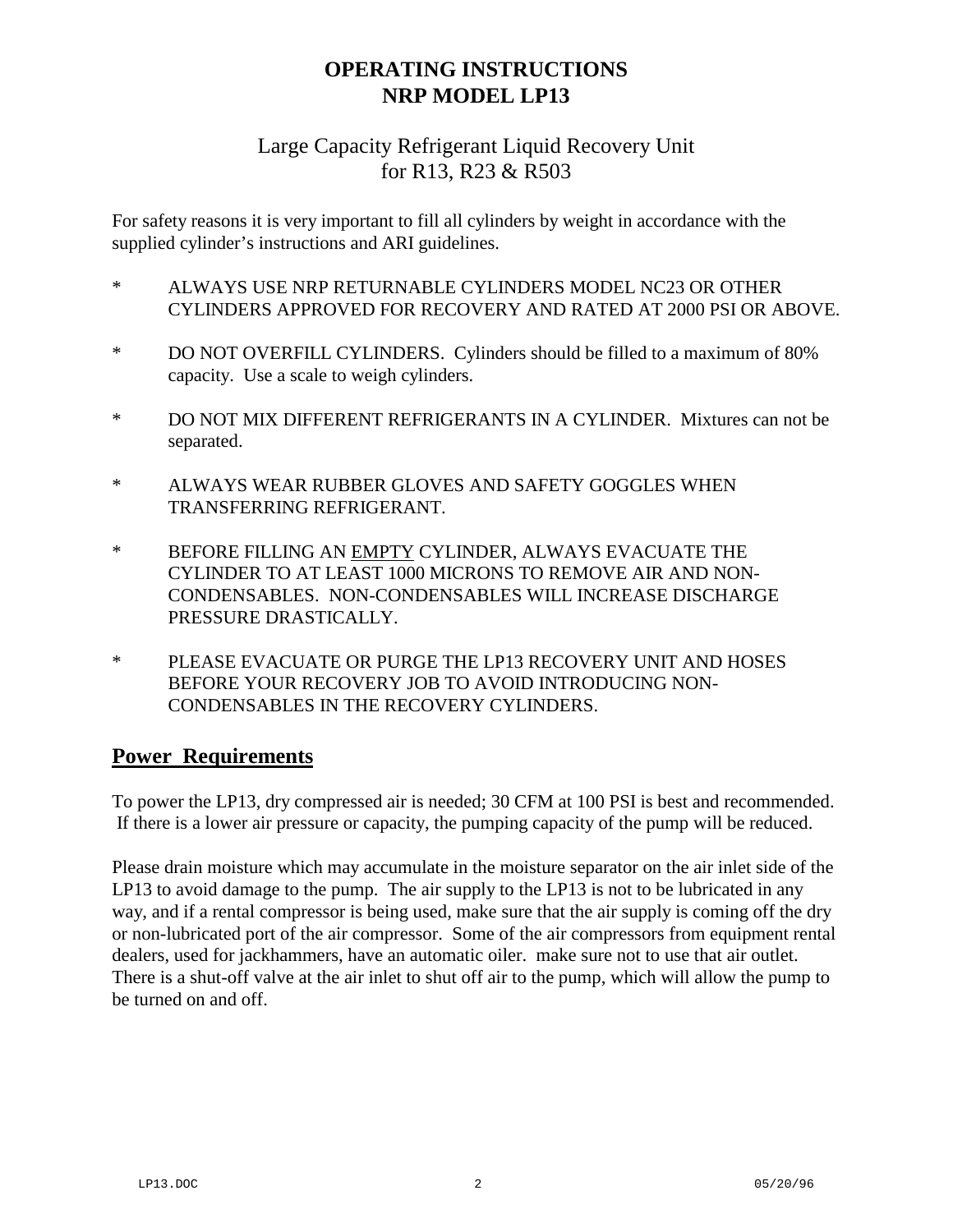#### **LIQUID RECOVERY**

Figure 1 shows how liquid can be recovered. Liquid is recovered at a rate of approximately 5 pounds/minute, depending on suction pressure.

- 1. Connect the disabled unit to cylinder and to the recovery unit as shown in Figure 1.
	- A. Use hoses supplied with the LP13 unit or hoses rated at 3000 PSIG or higher.
	- B. Cylinders must be rated at 2000 PSI or higher. Use NRP model NC23 or equal.
	- C. The LP13 recovers liquid without condensing it. It is necessary to keep the cylinder in an ice bath or cold box at  $0^{\circ}$  F to condense the refrigerant liquids.
- 2. Open liquid valve on the cylinder. Open both valves on the recovery unit.
- 3. Turn recovery unit on.
- 4. When inlet pressure on inlet gauge reaches 0 PSIG or below, the liquid recovery is complete. Turn the LP13 off and wait two minutes. If the pressure rises, turn the recovery unit on until the inlet pressure returns to 35 PSIG.
- 5. When recovery is complete, or the cylinder is 80% full, turn the recovery unit off by shutting off the air supply to the LP13 pump.
- 6. Shut off valves on cylinder and transfer unit.